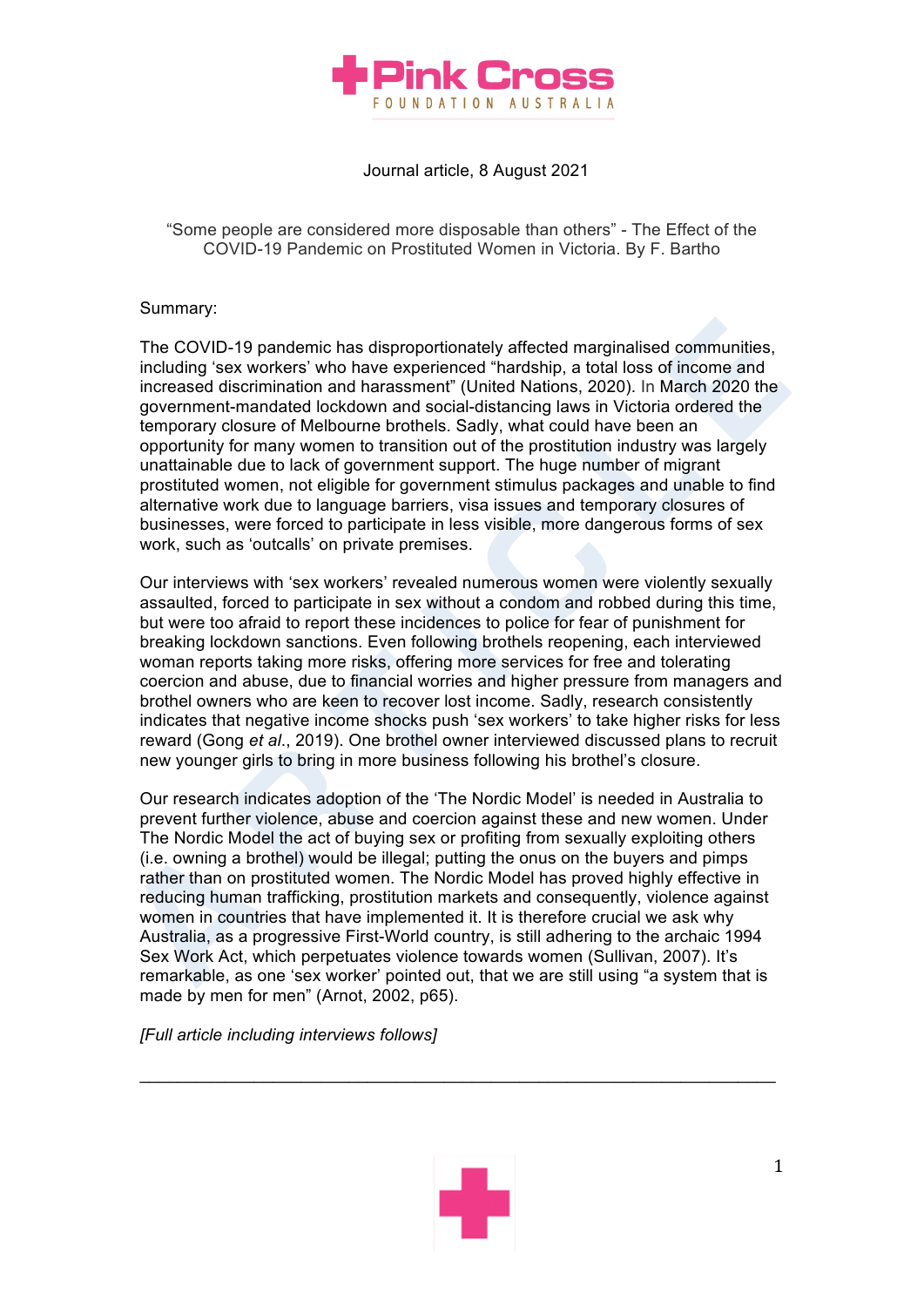

In Victoria, the Department of Health and Human Services (2018) have developed a 'Free From Violence' action plan to combat cycles of violence against women by challenging gender inequality, rigid gender roles and discrimination. Yet this plan is incongruous with current prostitution laws, which perpetuate female violence against women. A highly gendered phenomenon, the prostitution industry primarily involves the sexual sale of women to men. Moreover, 98% of individuals sold via human trafficking groups are women and girls (Ekman, 2013), with hundreds of women and children trafficked into commercial sexual exploitation in Australia every year (Australian Human Rights Commission, 2005).

The prostitution of women has been semi-legalised in Australia as of 1994 and alarmingly, there is a distinct lack of government support for transitioning out of the industry; a common grievance amongst 'sex workers' trapped in the industry and a view that has only been intensified by the lack of financial support provided during lockdown. Furthermore, research indicates the economic effects of COVID-19 have and will continue -to contribute to increases in all types of gender-based violence, including commercial sexual exploitation (Buschmann *et al*., 2020).

The COVID-19 pandemic has disproportionately affected marginalised communities, including 'sex workers' who have experienced "hardship, a total loss of income and increased discrimination and harassment" (United Nations, 2020). It is difficult to estimate the true economic impact of the pandemic on the prostitution industry and on 'sex workers' themselves (Peršak, 2014); particularly in Australia, where cash in hand is commonplace and a significant proportion do not declare their income due to stigma and the permanent attachment of their legal name to 'sex work'. However, in 2014 the United Nations estimated that there were roughly 20,500 prostituted women in Australia. Of course in reality the number is much higher, with an estimated 400 unlicensed brothels operating in Victoria alone (MacKenzie & Baker, 2014).

Unsurprisingly, past economic crises have pushed more individuals to 'sex work', which - like other informal sectors - has acted as a safety net for those who find themselves without employment or income (Loayza & Rigolini, 2011). Nevertheless, in March 2020 the government-mandated lockdown and social-distancing laws in Victoria ordered the temporary closure of Melbourne brothels and ban of in-person sex work. Sadly, what could have been an opportunity for many to transition out of the industry was largely unattainable. Though advised by the 1994 Sex Work Act (formerly the *Prostitution Control Act*), state and federal governments have done little to develop sustainable exit programs for women, with current programs severely underfunded. Moreover, 'sex workers' in brothels are sole traders for taxation purposes (Consumer Affairs Victoria, 2009) so are not afforded the same rights as employees (Fair Work, 2021). Formerly prostituted woman and our Pink Cross founder, Geneviève Gilbert, adds that although 'sex workers' are encouraged by Fair Work guidelines to set aside income for annual leave, sick leave and superannuation, the reality is most are in debt and so do not have the means to do so; and others, as migrants, do not understand Fair Work laws and suggested ways to operate as sole traders. Thus, following brothel-closure, 'sex workers' faced substantial hardship as they found themselves with unprecedented loss of income (United Nations, 2020). The huge number of migrants in prostitution, not eligible for government stimulus packages and unable to find employment in alternative work due to language barriers and visa issues, struggled to pay for healthcare, rent, bills and necessities for their families (McLeod, 2020). What's more, many Australian

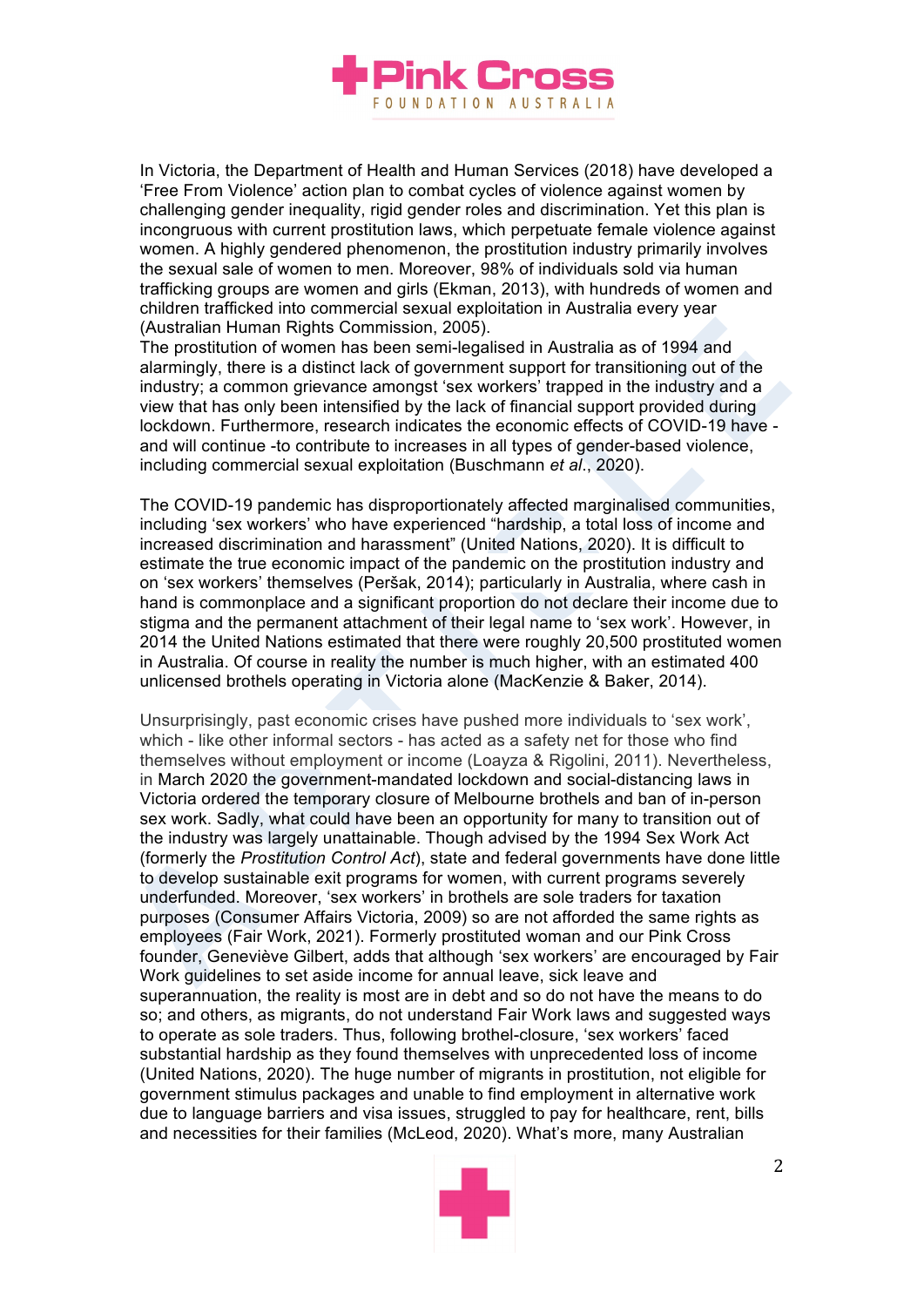

'workers' were hesitant to declare how they came by prior earnings due to privacy concerns and criminalisation and so did not qualify for JobKeeper. Pushed out of brothels, thousands were forced to look to other avenues for income, from working in the overly saturated online sex market to participating in less visible, illegal and more dangerous forms of sex work (Azam *et al.*, 2021, Jozaghi & Bird, 2020), such as meeting clients on the street or at their homes or resorting to illegal brothels, where abuse is rife. This echoed 'sex industry' outcomes in the Netherlands (Azam, 2021), the UK (Brouwers & Herrmann, 2020), Belgium (Azam, 2021), the US (Bromfield *et al.*, 2021) Latin America, where there were numerous reports of husbands forcing their wives into 'sex work' to provide income (Lima, 2020); and numerous other countries during the pandemic (United Nations, 2020).

One ' sex worker', Emma\* tells me several of the women she used to work with were robbed, forced to participate in sex without a condom or experienced violent sexual assault whilst working privately, but were too scared to report incidents to the police for fear of prosecution and fines for breaching COVID-sanctions. The pandemic has thus created an even higher threshold for prostituted women to feel able to report sexual abuse and violence (Bromfield *et al.,* 2021) as 'sex workers' faced increased punitive measures, arrests and fines during the pandemic; with more than 20 human rights violations at the hands of Queensland police reported to Respect Inc (2020) during the first three months of COVID-sanctions alone. Yet little has been initiated by state governments during the pandemic to help these women access financial and social support. In essence, 'sex workers' have been forgotten (United Nations, 2020). As Farley (2020) notes: in society "some people are considered more disposable than others".

As the industry re-opened in Melbourne earlier this year, brothel owners have reported a decrease in business. "We're still struggling, the number of weekly clients is really down", Michael\*, a local brothel-owner says. Perhaps this is due to increased public concern with COVID-transmission or, regulated with QR-code check-ins, clients are no longer shielded by the anonymity they once had when visiting brothels. Emma thinks it's a financial issue: "Guys don't have the money anymore. A lot of local business owners used to come in, but they've all faced financial difficulty due to the coronavirus; they don't have spare money to spend anymore". Michael, however, attributes the loss of clients to the lack of 'sex workers' themselves who have returned to brothels; "Obviously with travel restrictions, including inter-state travel restrictions, we've lost a number of clients: tourists and international businessmen. But really, it's because of the lack of girls. Where the girls go, the clients follow; and when there are so few working here anymore, word gets around. Newcomers want that variety to choose from and the clients that have been coming for years only want to see the girl or girls they used to spend time with. I've had to turn clients away on multiple occasions because the few girls that I have are in bookings, then they don't come back."

Interestingly around 2/3 of the women who used to work in Michael's brothel have not returned post-lockdown and he says other Melbourne brothel owners are facing the same problem. "I have to change my opening hours all the time, because there are just no girls to work." Ostensibly this is positive news, with the hope that formerly prostituted women have been able to leave the industry for good. In reality, the lack of government support has prevented a great number of women from doing so, instead having to resort to the more dangerous, less visible forms of prostitution, as

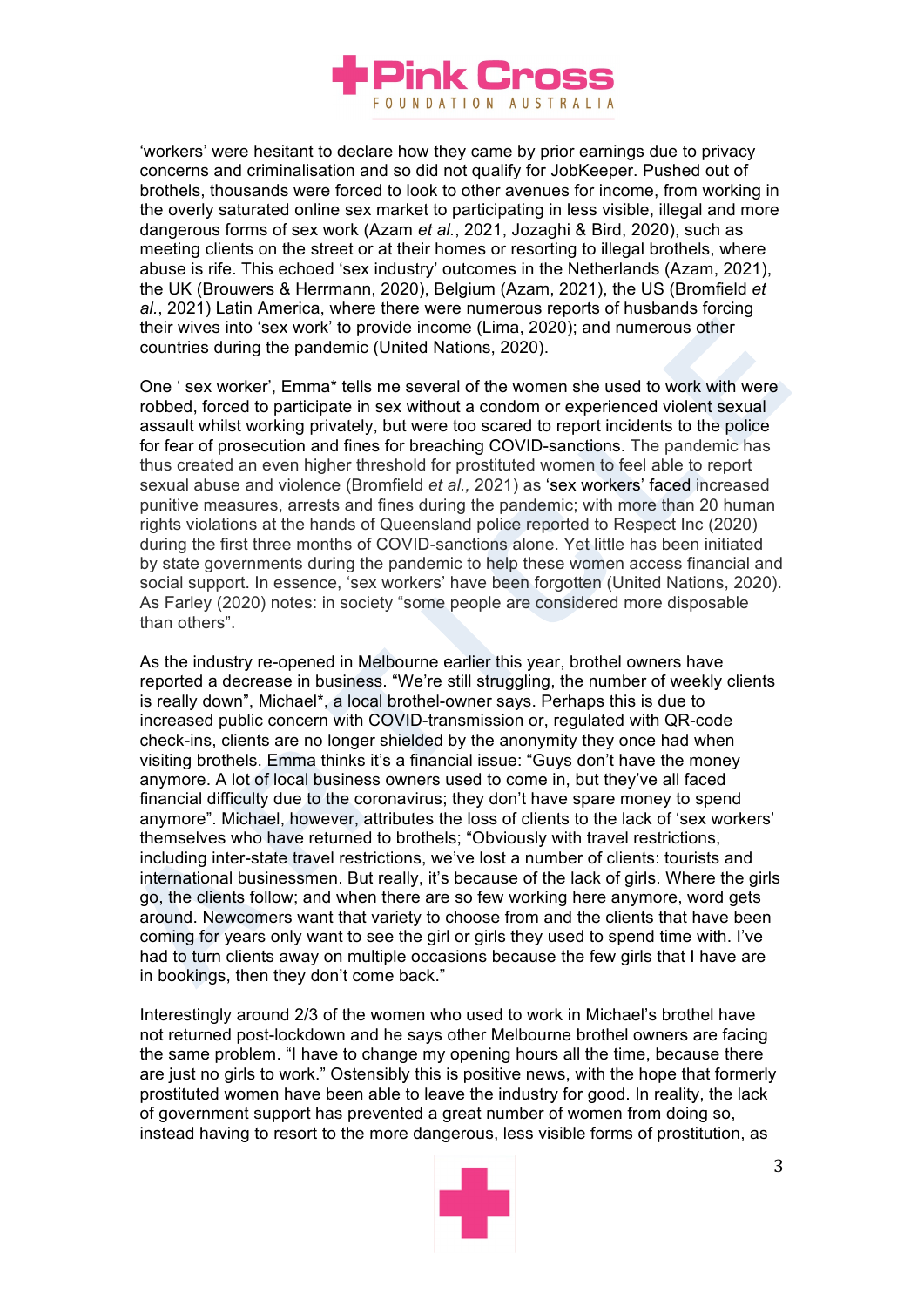

discussed. Alissa\*, a former 'sex worker' tells me she worries for her friends who have switched to private work. The law stipulates these private meetings have to take place as 'outcalls' at the client's home or hotel.

"I worry about the kinds of situations they're putting themselves in, heading off to random houses in the suburbs really late at night. I know an 18-year-old girl doing it, she definitely wouldn't be able to defend herself if the booking turned ugly."

The increased risk when it comes to safety with outcall or street prostitution is well documented, given the infeasibility of risk reduction strategies (Kimani *et al*, 2020). As subsectors street prostitution and prostitution on private premises have very high rates of sexual assault, rape, violence and even murder (Treleavan, 1995), presumably even more so in those Australian states where it is illegal to attend a booking with a companion (ACT, QLD, VIC; CATWA, 2017). There have been numerous reports of female 'sex workers' attending private bookings alone only to discover multiple men waiting to rape them for instance (Quadara, 2008). Undoubtedly without any penalisation on the sex buyer, this kind of sexual violence will continue in Victoria.

Alissa left the industry due to lock-down and says she was lucky as she was eligible for the Jobseeker stimulus package and had savings:

"I never considered quitting the industry before but when lock-down happened I had to and the longer I didn't do it, the less I wanted to go back. I've been putting myself through an online TAFE course and won't ever do it again; the idea fills me with too much dread. I don't want to ever go through what I did for money again. It's just really sad as a lot of the girls felt like they had no other choice but to go back, even though they hated it. One of my friends was violently raped and then had to go in for work the next week because she needed the money."

It's no wonder mental health issues are rife amongst 'sex workers' and those who have left the industry. In widely cited research, 68% of 'sex workers' from nine countries met the diagnostic criteria for Post-Traumatic Stress Disorder with many more experiencing Depression (Farley, 2003) and a staggering 43% of street-based 'sex workers' in a Sydney-based study reported having attempted suicide (Roxburgh *et al*., 2006). Shockingly 1 in 3 of those interviewed had started as adolescents. This mirrored a study of Melbourne-based prostituted women in both legal and illegal brothels, with both studies indicating the involvement of girls as young as 12 (Mitchell, 2000). Victoria's Occupational Health and Safety agenda for the prostitution industry does not provide substantial plans to address the substantial psychological harm caused to prostituted women (Sullivan, 2007), thus former 'sex workers' rely on Not-For-Profits like Pink Cross for access to ongoing mental health support.

Hannah\*, another 'sex worker', had to return to work at a Melbourne-based brothel after facing financial difficulty, however she too has noticed the lack of clients:

"I've lost a lot of my Regulars [sic: returning customers]. Maybe they don't realise I'm back here, doing this still, or maybe they had to find private service providers during lockdown and don't need to come back, I don't know. It's

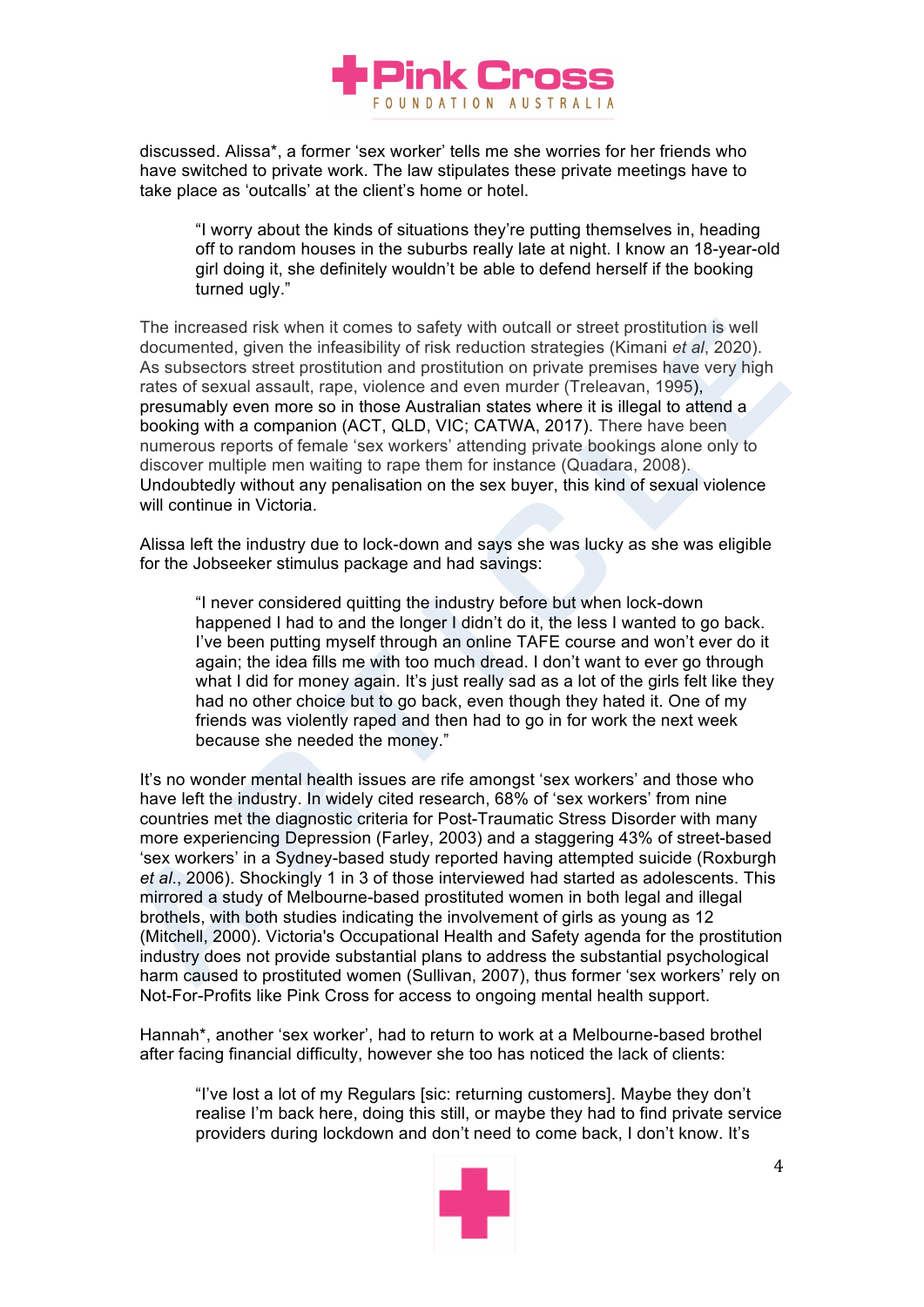

been hard having to start over, some of those regs [sic] I saw every couple of weeks for 3-4 years."

When I ask her if she has considered finding work in an alternative industry, she scoffs: "Who would employ someone who hasn't had a normal job in the last 11 years? It's my only option to provide for my daughter now."

Sarah\*, whose rent and bills were in arrears following lockdown has also returned. She tells me she too had no other option, despite having only worked in the industry for a couple of years. She is also worried by the lack of clients: "I feel pressure to include more [sex acts] for free in the standard service, just so I can make my rent". Hannah agrees: "I'm intro-ing [sic: privately introducing oneself to clients who enter the premises] to types of people I wouldn't usually have offered my services to, because I need the money and not many guys are coming in. You can tell a lot of the girls are struggling financially as they are trying harder to book the 'bad' clients and offering more for free". Sadly, research consistently indicates that negative income shocks push 'sex workers' to take higher risks for less reward (Gong *et al*., 2019). When asked what constitutes a 'bad' client, she casually answers: "The ones who do things to you they don't have permission to do" and when I point out that what she has described is rape, she answers "well yes, but who's going to listen to a sex worker." She is not alone, many prostituted women believe they cannot surpass their marginalised statuses, cultivating feelings of unworthiness and internalising abuse and violence (Bromfield *et al.,* 2021). Research consistently indicates that it's not just assault that goes unreported in the prostitution industry, but unfair working conditions as well (Banach, 1999). Twenty women were interviewed as part of research into the impact of the 1994 Sex Work Act on 'sex workers', with the study indicating a resounding fear of - or reluctance to - report unfair or coercive management (Arnot, 2002). Sarah says she is feeling more pressure from above to bring in income than ever before:

"I don't feel like I can have a break or skip intro-ing a new client anymore. I guess the brothels just want to look like they have lots of girls and variety still when they don't. It's shit [sic] because you think you're being helped and protected by working in a place like this, but you have to remember you're just a means of making them money. It's messed up, sometimes the managers treat me more like a sex doll than the clients do."

Undoubtedly women in licensed brothels face coercion and psychological trauma not only from clients but from managers and brothel owners too (Pyett & Warr, 1999) and one would not be blamed for wondering if this will only worsen, given the precarious economy and lack of business Victorian brothel owners are facing following lockdown. Pink Cross and other Not-for-profits have continuously advocated for this kind of 'legal pimping', specifically, financial gain via sexually exploiting others, to be criminalised in Victoria, however at present laws have not been reformed.

Donna\* a manager at Michael's brothel has never in her 20 years of working there experienced this few clients. Like all industries, she explains there are high demand and low demand periods and of course the prostitution industry is particularly unpredictable; yet she was expecting business to be booming following lockdown. She agrees with Michael, that it's due to the lack of 'sex workers' returning and says she feels pressure to make sure each client meets as many girls as possible to keep

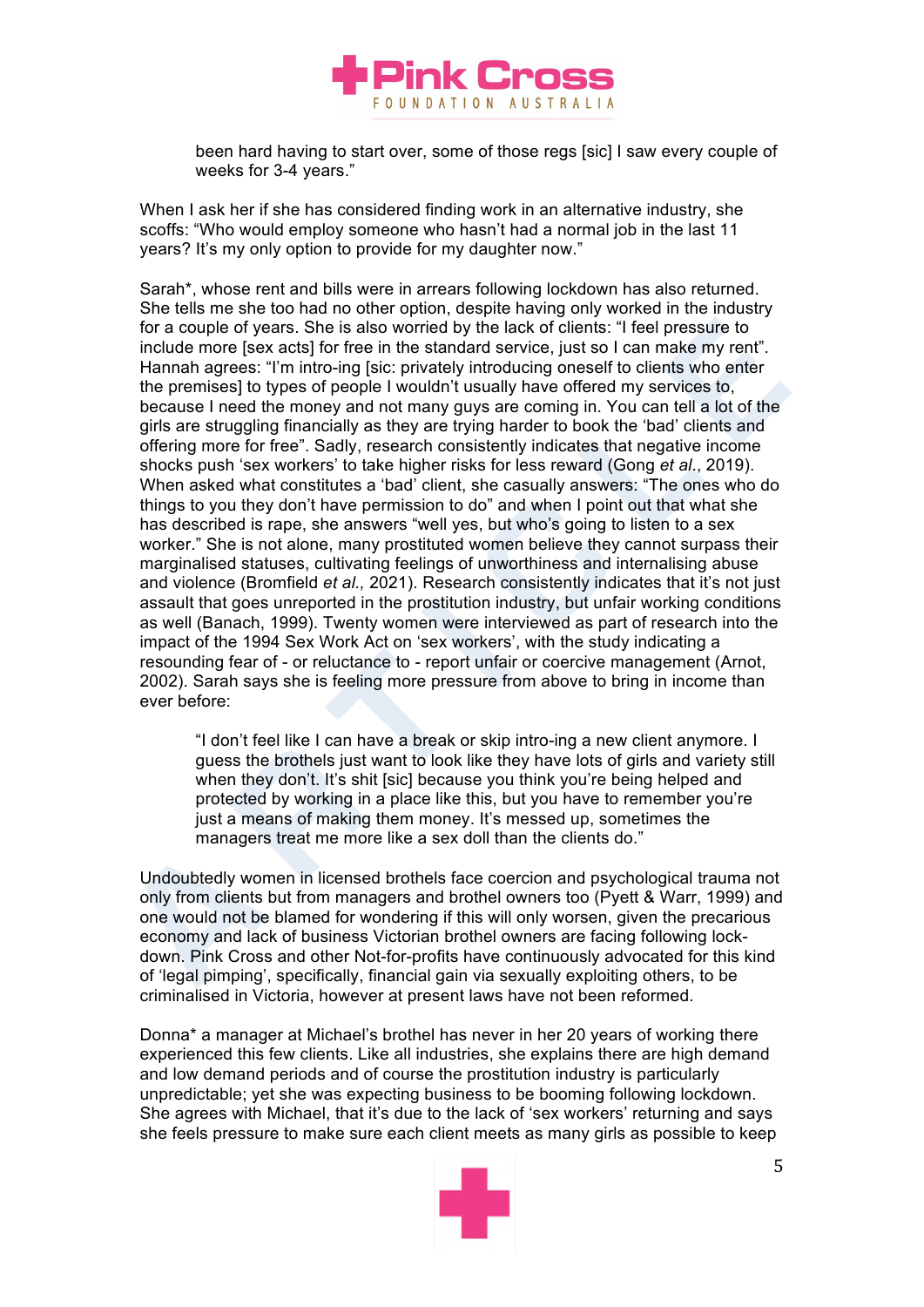

their business. Worryingly she tells me the few young Asian girls who work there have experienced an increase in racism and physical aggression from clients. "Still," Donna says, "it's far better than what they would experience working at one of those illegal places." It seems a depressingly low and inhumane bar to set, particularly when we consider the tragic murders of the six Asian women in Atlantic massage parlours last month. Unfortunately, the pandemic has escalated stigma, discrimination and racism for 'sex workers' worldwide (Lam *et al.,* 2020; UNAIDS, 2020). For an industry that is already dangerous, with law enforcement, court reports, human rights advocates and medical reports consistently pointing to rapes, bashings, brutalisation and murders within the industry (Nordic Model Now, 2020), this is incredibly worrying.

Donna and Michael are both expecting the industry to return to how it was prior to COVID within the coming months. What little research there is has indicated its unpredictability. However, if past economic crises are anything to go by, financial instability, job insecurity and insufficient government support will likely facilitate an increase in prostitution (Formson & Hilhorst, 2016; Loayza & Rigolini, 2011). Interestingly increases in transactional sex have followed prior health crises, such as the Ebola outbreak in Africa (Formson & Hilhorst, 2020); and it is likely we can expect a similar trend following the Victorian COVID-19 lockdown (Jacobson *et al*., 2020). For business to return to 'normal', Michael tells me, he needs to recruit more women by word of mouth. Heartbreakingly, but unsurprisingly, he tells me the younger girls bring in the most revenue. Thus, as a collaborator with Amnesty International (2020) has advised:

"We need to work out ways to ensure that people who never want to do sex work don't end up doing it, by focussing on structural inequalities and providing viable income alternatives. But we also need to keep the people who do as safe as possible and protect them from exploitation."

Such structural inequalities include both those faced by women and by migrants. Our research also highlights the need for governments to provide better prostitution 'exit strategy' support for those in the industry who wish to transition out, including sustainable financial support, housing, English language and visa help and social and welfare services, including Medicare-rebated treatment for mental health and trauma. The difficulty in leaving, compounded by the state-government response to 'sex workers' during the pandemic outbreak is paramount. Hence, for an already vulnerable population who report a lack of access to basic healthcare, higher rates of mental illness and addiction, increased homelessness, poverty and incarceration, high rates of sexual assault and high structural violence and abuse (Platt *et al.*, 2020), more government support is crucial.

Pink Cross thus advocates the 2021 Australian Equality Model of Prostitution Bill (the Nordic model), to manage, at the source, demand for the sexual exploitation of individuals via prostitution. Rather than punishing those who resort to - or are coerced into - prostitution, the Nordic Model puts the onus on the individuals who buy sex or those who profit from the commercial exploration of others (the actions of pimps including brothel owners); criminalising these actions instead. The Bill also mandates the supportive government-endorsed exit programs needed, as well as public education programs discouraging the purchase of sex. It recognises the gendered-nature of the problem, where most individuals in the prostitution industry

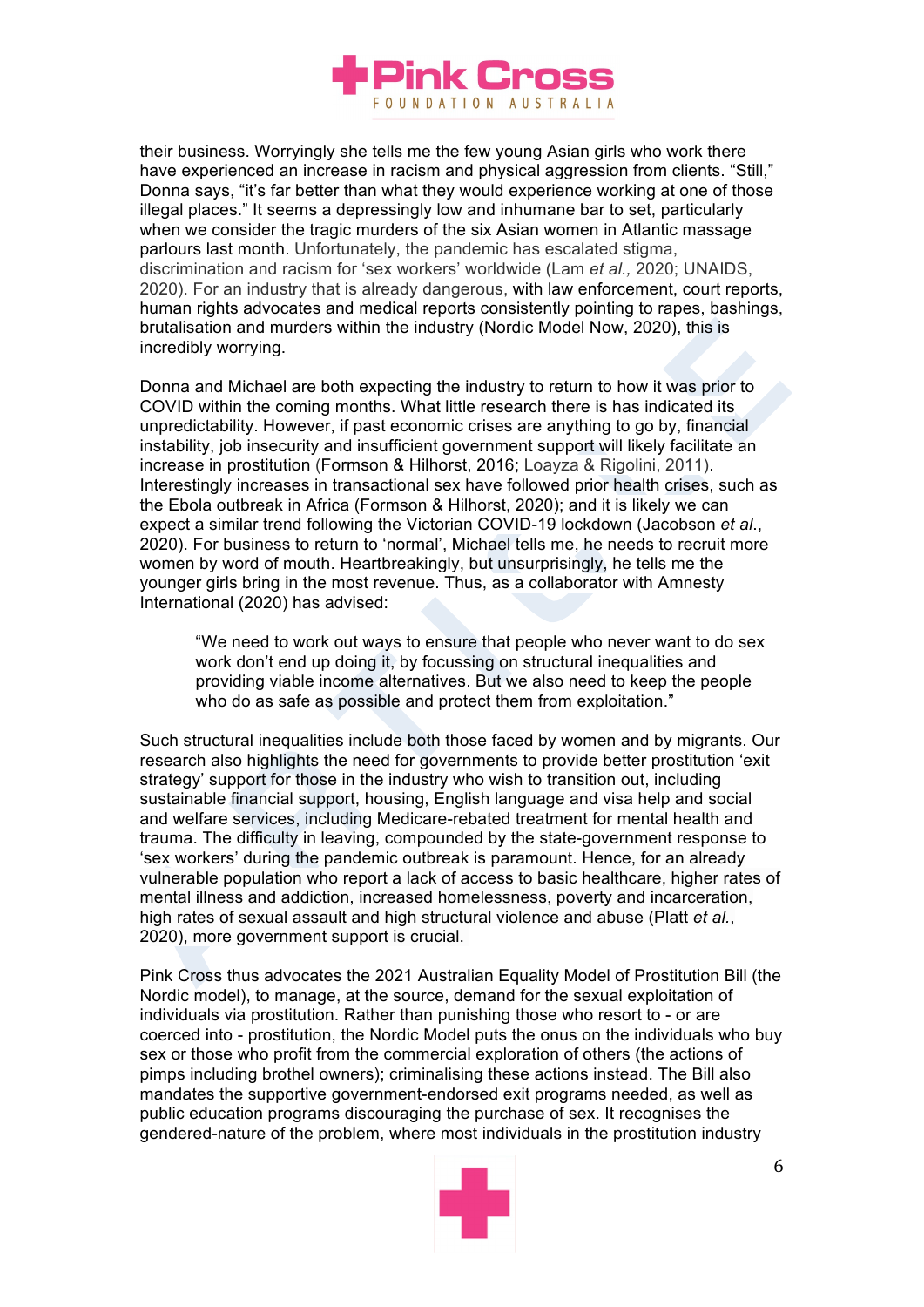

are female and most buyers are male and notes the incompatibility of the current legislation, which perpetuates gendered-violence, with women's equality in Australia. Indeed, gender inequality and women's rights (as well as human trafficking) have often formed the rationale for countries to consider adopting the Nordic Model (Kingston & Thomas, 2018). Nonetheless, at present there has been no serious discussion regarding its implementation here in Australia. The Model has been lauded in its efficacy in reducing the markets for prostitution in Sweden, with street prostitution halving in the 10 years following its introduction (Mujaj & Netscher, 2015) and The Committee on Women's Rights and Gender Equality of the European Union noting that in 2013 Sweden's prostituted population was 1/10 of neighbouring Denmark's, where buying sex is legal; despite Sweden having double the total population. Most notably, a significant decrease in both violence against women and human trafficking have been observed there (Nordic Model Information Network, 2016).

Furthermore, the European Parliament has endorsed the Nordic Model as best practice for sexual exploitation prevention. Norway, France, Ireland, Northern Ireland, Canada and Iceland have followed suit in implementing the Model (with variations in Finland and South Korea) and it is under consideration in Italy, Israel, the UK and Luxembourg (Coalition Against Trafficking in Women Australia, [CATWA], 2017). It is therefore crucial we ask why Australia, as a progressive First-World country, is still adhering to the archaic 1994 Sex Work Act, which perpetuates violence towards women (Sullivan, 2007). It's remarkable, as one 'sex worker' pointed out, that we are still using "a system that is made by men for men" (Arnot, 2002, p65). Pink Cross thus calls for its revocation and for the introduction of the Australian Equality Model of Prostitution Bill 2021 (The Nordic Model). Without this, gender inequality, oppression and violence against women will continue to prevail here in Australia.

- - - - - - - - - - -

- - - - - - - - - - -

*One month following interview, Michael\* reports his number of clients is increasing steadily and many new young women are 'working' at his brothel, including women new to the industry. Click here to read Pink Cross's full report on the current prostitution laws in Australia and recommendations for an Equality/Nordic Modelstyle of prostitution legislation.*

\*names changed for privacy purposes

The Pink Cross Foundation Australia Inc. is an Australian registered charity. We offer an 8 weeks SMART program for women in the Adult Entertainment Industry who would like to transition out of it and reach their individual goals. You can meet in person or by phone for regular, non-judgmental appointments with a trained Mental Health Support Worker, if you need help leaving the industry or with decreasing your hours. You will be offered referrals, if needed, for counseling, legal, education, employment and housing needs. Contact us via our Facebook page or by email at info [@] pinkcross.org.au

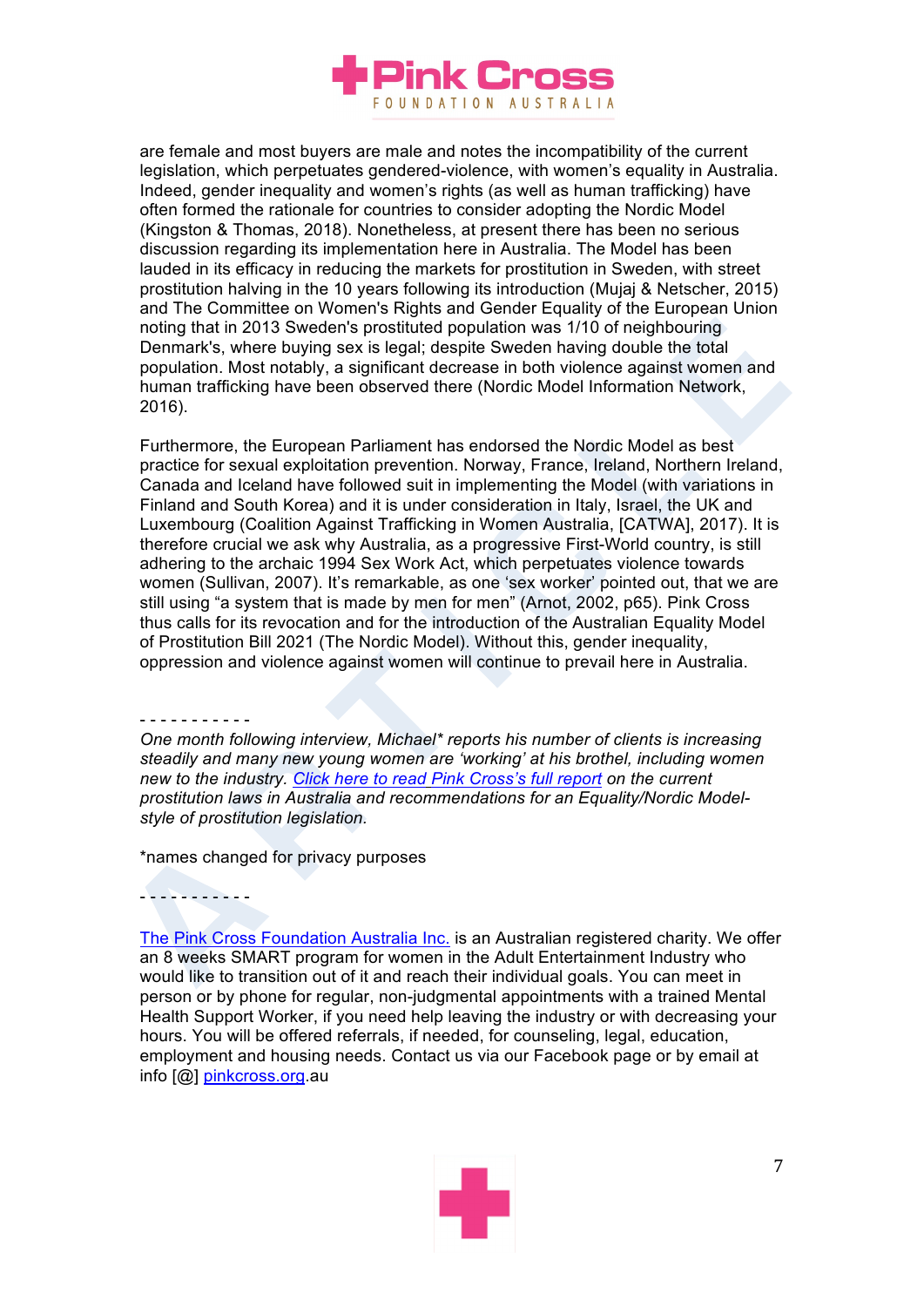

## REFERENCES

Amnesty International (2020). "There is no safety net" – what lockdown is like for sex workers. Accessed April 2020 at: https://www.amnesty.org/en/latest/news/2020/06/lockdown-sex-workers-dayinterview/

Arnot, A. (2002). Legalisation of the sex industry in the State of Victoria, Australia: the impact of prostitution law reform on the working and private lives of women in the legal Victorian sex industry, Masters Research thesis, Department of Criminology, University of Melbourne.

Azam, A., Adriaenssens, S., & Hendrickx, J. (2021). How Covid-19 affects prostitution markets in the Netherlands and Belgium: dynamics and vulnerabilities under a lockdown. European Societies, 23(S1), S478–S494. https://doi.org/10.1080/14616696.2020.1828978

Australian Human Rights Commission, 2005. Trafficking in Women. Accessed April 2020 at:

https://humanrights.gov.au/about/news/speeches/trafficking-women

Banach, Linda, Unjust and Counter-Productive: The Failure of Governments to protect Sex Workers from Discrimination, Scarlet Alliance and the Australian Federation of AIDS Organisations (1999).

Buschmann M, Fuhrman S., (2020). Implications of the COVID-19 pandemic on women's and girls' economic justice and rights. Accessed April 2020 at: https://www.care-international.org/files/files/CARE\_Implications\_of\_COVID-19\_on\_WEE\_300420.pdf. [Google Scholar]

Bromfield, N. F., Panichelli, M., & Capous-Desyllas, M. (2021). At the Intersection of COVID-19 and Sex Work in the United States: A Call for Social Work Action. Affilia, 36(2), 140–148. https://doi.org/10.1177/0886109920985131

Brouwers, L. & Herrmann, T. (2020). "We Have Advised Sex Workers to Simply Choose Other Options"—The Response of Adult Service Websites to COVID-19. Social Sciences (Basel), 9(181), https://doi.org/10.3390/socsci9100181

Caity McLeod (2020). Coronavirus crisis: Sex workers impacted, brothels told to shut, The Canberra Times, Accessed April 2021 at https://www.canberratimes.com.au/story/6702245/sex-workers-caught-in-covid-19 downturn/?cs=14231

Coalition Against Trafficking in Women Australia, (2017). Understanding the Nordic Model. Accessed April 2020 at: https://www.catwa.org.au/the-nordic-model

Consumer Affairs Victoria (2009). Working in Victorian Brothels: An independent report commissioned by Consumer Affairs Victoria into the Victorian brothel sector. Accessed July 2021 at:

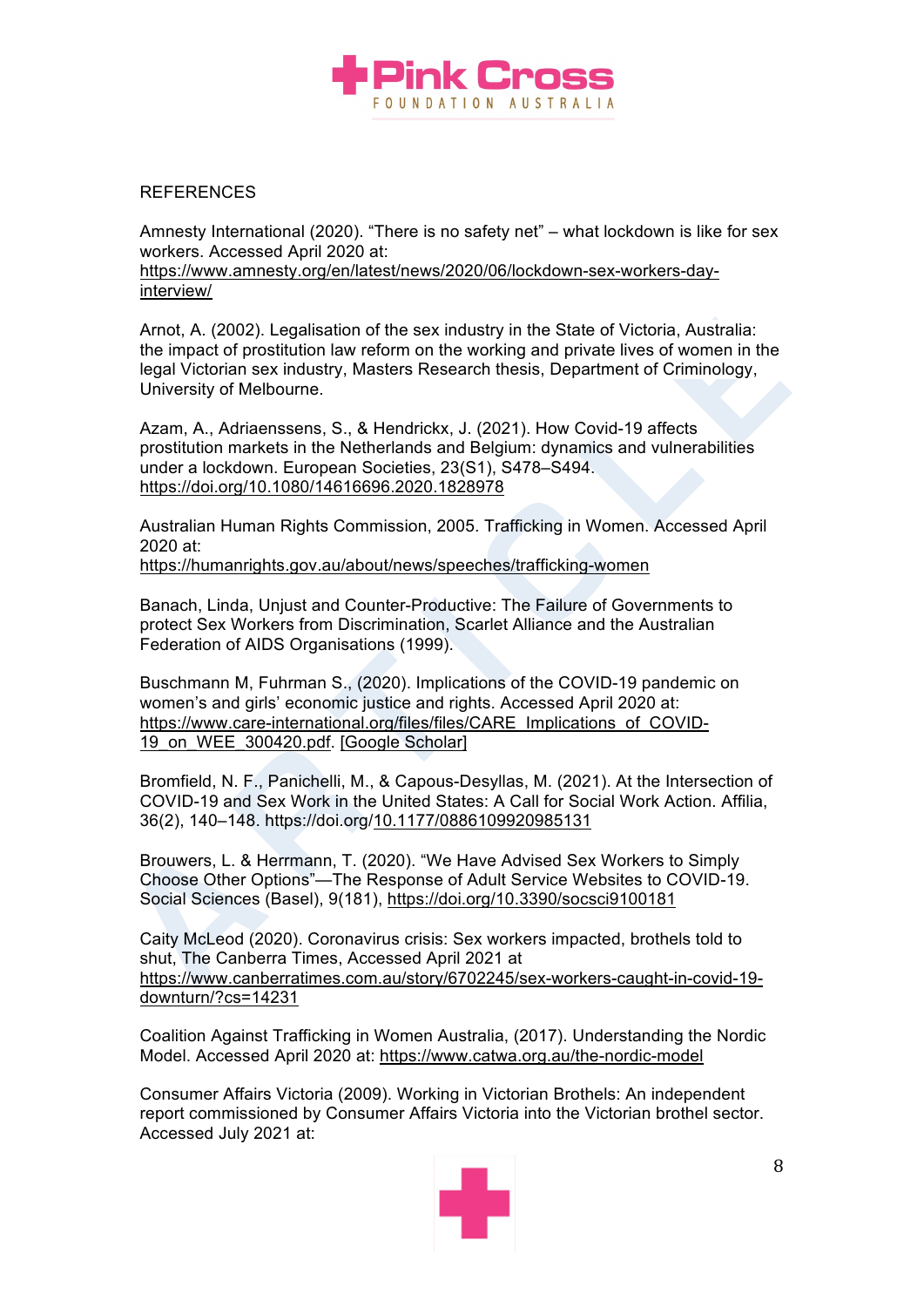

file:///Users/owner/Downloads/Working%20in%20victorian%20brothels%202009.PD F

Department of Health and Human Services (Victoria) (2018). Free From Violence: Victoria's Strategy to Prevent Family Violence and All Forms of Violence Against Women. State of Victoria, Melbourne. Accessed August 2020 at https://www.vic.gov.au/sites/default/files/2019-05/Free-From-Violence-First-Action-Plan2018-2021.pdf

Ekman, K.E. (2013). Being and Being Bought: Prostitution, Surrogacy and the Split Self. Spinifex Press. North Melbourne, Victoria.

Farley, M., Cotton, A., Lynne, J., Zumbeck, S., Spiwak, F., Reyes, M.E., Alvarez, D. and Sezgin, U. (2003). Prostitution and Trafficking in Nine Countries: An Update on Violence and Posttraumatic Stress Disorder. Journal of Trauma Practice 2(3/4):33- 74. Accessed August 2020 at

http://www.prostitutionresearch.com/pdf/Prostitutionin9Countries.pdf

Fair Work (2021): Independent Contractors. Accessed July 2021 at https://www.fairwork.gov.au/find-help-for/independent-contractors

Farley, M. (2020): Prostitution, the Sex Trade, and the COVID-19 Pandemic. Accessed April 2021 at: https://www.transcend.org/tms/2020/05/prostitution-the-sextrade-and-the-covid-19-pandemic/

Formson C, Hilhorst D. Researching livelihoods and services affected by conflict the many faces of transactional sex: women's agency, livelihoods and risk factors in humanitarian contexts: a literature review. The Secure Livelihoods Research Consortium [Internet]. 2016 Feb [cited 2020 Jun 11]. Accessed April 2021 at: http://www.securelivelihoods.org/publications\_details.aspx?resourceid=393. [Google Scholar]

Gong, E., De Walque, D. and Dow, W. H. (2019) 'Coping with risk: negative shocks, transactional sex, and the limitations of conditional cash transfers', Journal of Health Economics 67: 102219.

Jacobson, L., Regan, A., Heidari, S., & Onyango, M. (2020). Transactional sex in the wake of COVID-19: sexual and reproductive health and rights of the forcibly displaced. Sexual and Reproductive Health Matters, 28(1), 1822493–1822493. https://doi.org/10.1080/26410397.2020.1822493

Jozaghi, E. and Bird, L. (2020) 'COVID-19 and sex workers: human rights, the struggle for safety and minimum income', Canadian Journal of Public Health 111: 406-7. [Google Scholar]

Mujaj, E. and Netscher, A. (2015) Prostitution in Sweden 2014: The extent and development of prostitution in Sweden. Länsstyrelsen Stockholm: Stockholm.

Lam, E. (2020), Pandemic sex workers' resilience: COVID-19 crisis met with rapid responses by sex worker communities. Accessed April 2020 at: https://journals.sagepub.com/doi/pdf/10.1177/0020872820962202

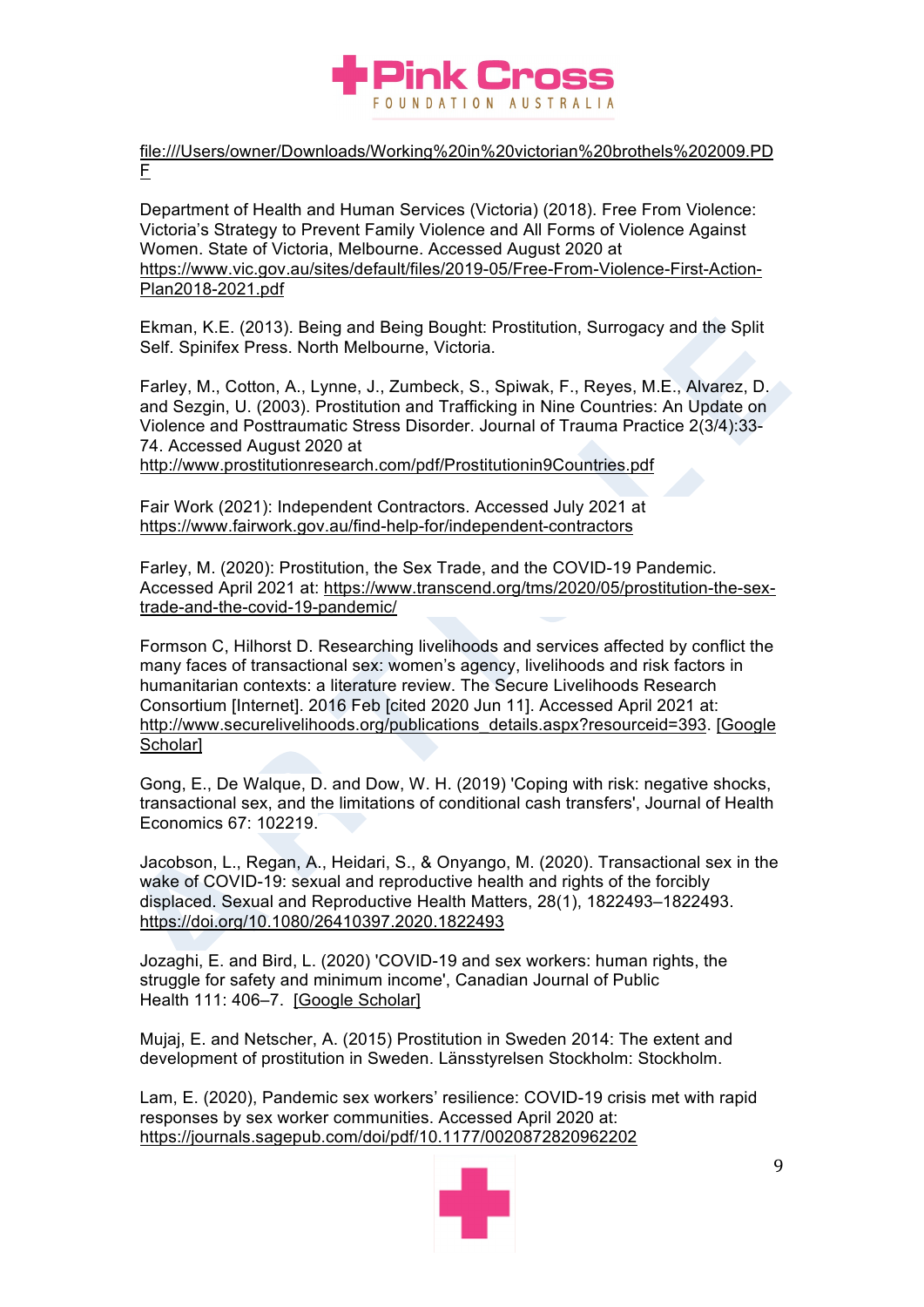

Lima, E. (2020). Covid-19 contributes to uptick in sex trafficking in Latin America. America (New York, N.Y), 223(4),

Loayza, N. V. and Rigolini, J. (2011) 'Informal employment: safety net or growth engine?', World Development 39: 1503–15. [Google Scholar]

Kimani, J., Adhiambo, J., Kasiba, R., Mwangi, P., Were, V., Mathenge, J., Macharia, P., Cholette, F., Moore, S., Shaw, S., Becker, M., Musyoki, H., Bhattacharjee, P., Mo ses, S., Fowke, K. R., Mckinnon, L. R. and Lorway, R. (2020) 'The effects of COVID-19 on the health and socio-economic security of sex workers in Nairobi, Kenya: emerging intersections with HIV', Global Public Health 15: 1073–82 [Google Scholar]

Kingston, S., Thomas, T. No model in practice: a 'Nordic model' to respond to prostitution?. Crime Law Soc Change 71, 423–439 (2019). https://doi.org/10.1007/s10611-018-9795-6

MacKenzie, N. & Baker, R. 2014, December 17. 'Authorities push to shut down Melbourne brothel after finding Chinese woman hidden in wall', The Age, accessed April 2021, http://www.theage.com.au/victoria/authorities-push-to-shut-downmelbourne-brothel-after-discovering-chinese-woman-hidden-in-wall-20141217- 129108.html#ixzz3g6zgXGgs

Mitchell, G. (2000). From exclusion to community and connectedness: A research report on the work of the Women's Team of Sacred Heart Mission St Kilda. St Kilda: Sacred Heart Mission

Nordic Model Now (2020). FACT: Prostitution is inherently violent. Nordic Model Now. Accessed August 2020 at https://nordicmodelnow.org/facts-aboutprostitution/fact-prostitution-is-inherently-violent/

Nordic Model Information Network, (2016). The Swedish Sex Purchase Law: evidence of its impact. Accessed April 2021 at http://www.catwa.org.au/?q=node/72

Peršak, N. (2014) 'Economic factors of prostitution: Money, nature, crisis' in N. Peršak and G. Vermeulen (eds.), Reframing Prostitution: From Discourse to Description, From Moralisation to Normalisation? Antwerp: Maklu, pp. 101– 119. [Google Scholar]

Platt, L., Elmes, J., Stevenson, L., Holt, V., Rolles, S. & Stuart, R. (2020). Sex workers must not be forgotten in the COVID-19 response. The Lancet, 396 (10243), 9-11 https://doi.org/10.1016/S0140-6736(20)31033-3

Quadara, A., (2008). Sex workers and sexual assault in Australia: prevalence, risk and safety. Canberra: The Australian Institute of Family Studies.

Roxburgh, A., Degenhardt, L. & Copeland, J. (2006). 'Posttraumatic stress disorder among female street-based sex workers in the greater Sydney area, Australia', BMC Psychiatry, 6[24]: 1-12.